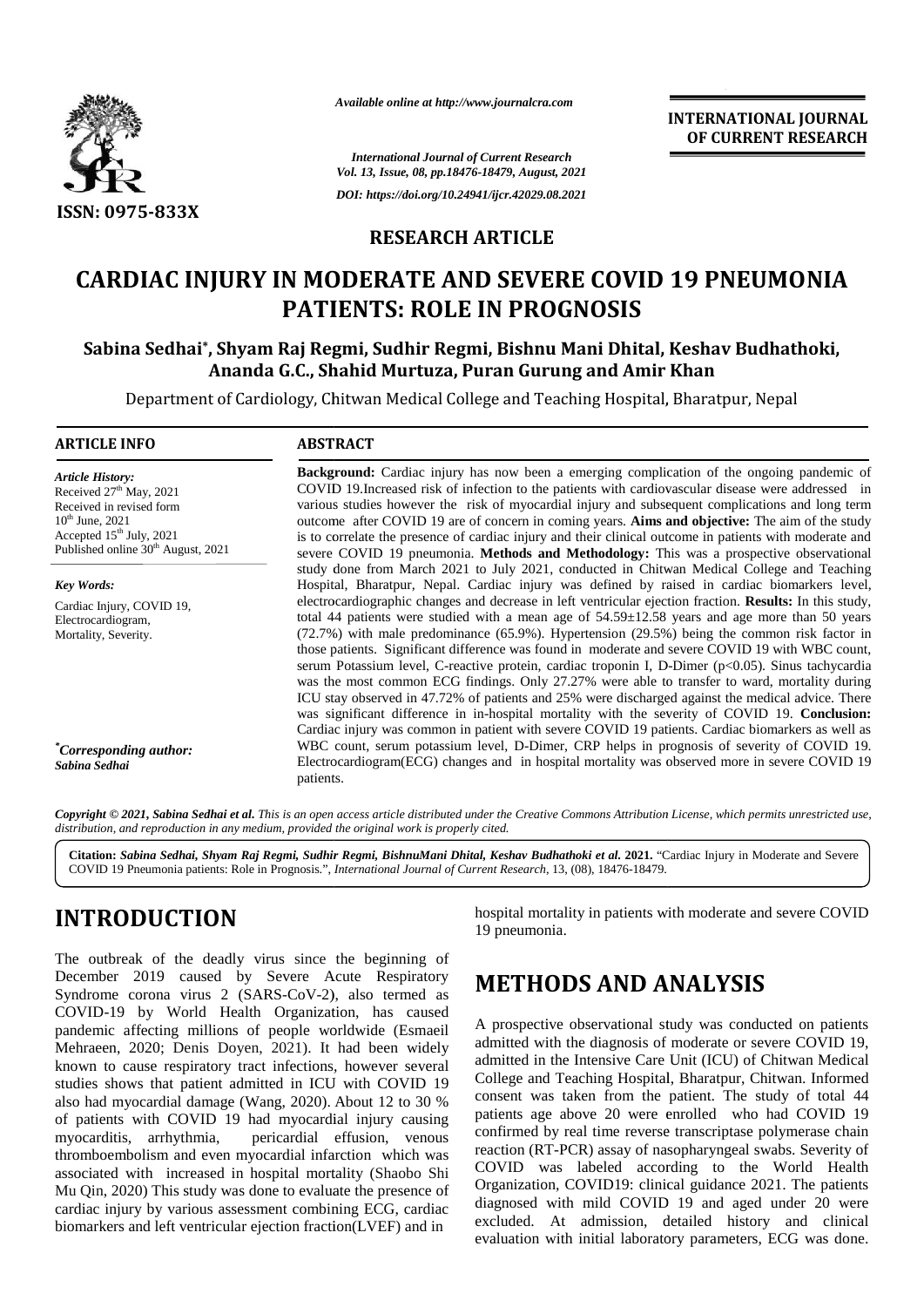ECG was recorded with 25mm/s and 1mm/mv calibration and Most 0.05-150 Hz setting. ECG parameters HR, PR interval (interval between beginning of P and end of R wave), presence/absence of ST-T changes, QT interval (interval from beginning of Q wave to end of T wave, corrected QT interval was measured using Bazett's formula), poor progression of R wave (yes/no) and low voltage ECG (yes/no) and presence of any type of arrhythmia was recorded. Bedside echocardiography was done to measure the left ventricular ejection Fraction (LVEF) by 2 dimension (2D), M- mode and eyeballing method. Myocardial injury was defined by the rise in cardiac biomarkers cTnI above the 99<sup>th</sup> percentile upper reference limit with new ECG changes or reduction in LVEF. Patients were grouped according whether they were able to transfer out to ward or were discharged against medical advice or expired during ICU stay. The study outcome was determined by patient trans-out to ward, in hospital mortality or discharged on medical advice. Duration of hospital stay in those patients was recorded in both groups of moderate and severe COVID 19.

## **RESULTS**

In this study, out of 44 patients, mean age of patient was  $54.59 \pm 12.58$  years and age more than 50 years (72.7%) with male predominance (65.9%). Hypertension (29.5%) being the common risk factor in those patients.

| Table 1. Overall Demographic characteristics of patients with | pa |
|---------------------------------------------------------------|----|
| Moderate and Severe COVID 19 Pneumonia (n=44)                 | we |

| Characteristics  | Frequency(n) | Percent (%) |
|------------------|--------------|-------------|
| Age (years)      |              |             |
| < 50             | 12           | 27.3        |
| 50               | 32           | 72.7        |
| $Mean+SD$        | 54.59±12.58  |             |
| Gender           |              |             |
| Female           | 15           | 34.1        |
| Male             | 29           | 65.9        |
| Smoking          |              |             |
| Yes              | 2            | 4.5         |
| No               | 42           | 95.5        |
| Co morbidity     |              |             |
| DМ               | 10           | 22.7        |
| <b>HTN</b>       | 13           | 29.5        |
| Outcome          |              |             |
| Transfer to ward | 12           | 27.27       |
| Expire           | 21           | 47.72       |
| Lama             | 11           | 25          |
| Severity         |              |             |
| Moderate         | 16           | 36.36       |
| Severe           | 28           | 63.64       |



**Figure 1. Association between the severities of COVID 19 with clinical outcome**

Most of the patients were non smokers (95.5%). Only 27.27% were able to transfer to ward, mortality during ICU stay observed in 47.72% of patients and 25% were discharged against the medical advice whose further outcome was not known. According to WHO criteria for severity, severe COVID 19 pneumonia observed in 63.64% of patients and rest with moderate severity (Table 1). As illustrated in table 2, there was a significant relationship between the severity of COVID 19 Pneumonia in terms of WBC count, serum Potassium level, C-reactive protein and cardiac troponin I, D- Dimer ( $p < 0.05$ ). Table 3 summarizes the measured ECG parameters at baseline. Comparison of ECG parameters done with the severity of COVID 19. Sinus tachycardia was observed in total 19 patients with 68.4% in severe COVID patients and sinus bradycardia observed in total 8 patients where  $6(75%)$  patients were from severe group. ECG changes like poor progression of R wave, low voltage ECG, ventricular premature beats(VPBs), Atrial fibrillation, ventricular tachycardia, Ventricular fibrillation and asystole were observed more in severe COVID 19 group as compared to moderate COVID 19. There was a significant difference noted of asystole in both groups  $(p<0.05)$ . Left ventricular ejection fraction (LVEF) ranging from 30-50% was 63.6% vs. 36.4% in severe and moderate COVID 19 group respectively. Furthermore, patient were categorized and analyzed according to the outcome in terms of transfer out to ward, leave against medical advice (LAMA) or expired during hospital stay. 6 patients each with moderate and severe COVID 19 pneumonia were able to transfer out to ward from ICU, however 19 patients with severe COVID and 2 patients with moderate COVID were expired during ICU stay. 8 and 3 patients were discharged on LAMA with moderate and severe COVID 19 pneumonia respectively. There was a significant difference in clinical outcome between moderate and severe COVID 19 pneumonia ( $p<0.05$ ).

## **DISCUSSION**

Association of cardiac injury with COVID 19 has been shown in various studies where preexisting cardiovascular disease may have exacerbated the severity of COVID 19. Potential risk factors for the in hospital mortality was older age, presence of comorbidity, rise in cardiac biomarkers and elevation in inflammatory markers (Shaobo ShiMu Qin, 2020; Huang, 2020; Guo, 2020; Fan, 2020) In A systematic review and meta analysis done by LingHua Fu al (2021) and Fangwei Zou *et a*l. (2020) cardiac injury was common in hospitalized patients and was associated with advanced age and increase risk of all cause mortality. In our study, mean age of patient was 54.59±12.58 years with male patient of 65.9% which was similar in systematic and meta-analysis study done by Mehrbod Vakhshoori *et a*l. (2020) where mean age of patient was  $56.6 \pm 33.4$  years (males:  $54.3\%$ ). Various studies had hypertension as most common risk factor followed by diabetes mellitus and ischemic heart disease. In our study hypertension was observed in 29.5% of patients. In a study done by Fabio Angeli et al. (2020), Jia He et al (2020) Francesca Mai (Francesca Mai, 2020) stated that there was dynamic changes in ECG like ST-T changes, Atrial Fibrillation, tachy-brady syndrome and changes consistent with pericarditis in patients with COVID 19 pneumonia. In our study, ECG changes were observed in both groups of moderate and severe COVID 19 pneumonia patients but more in severe group as compared to moderate COVID 19 group.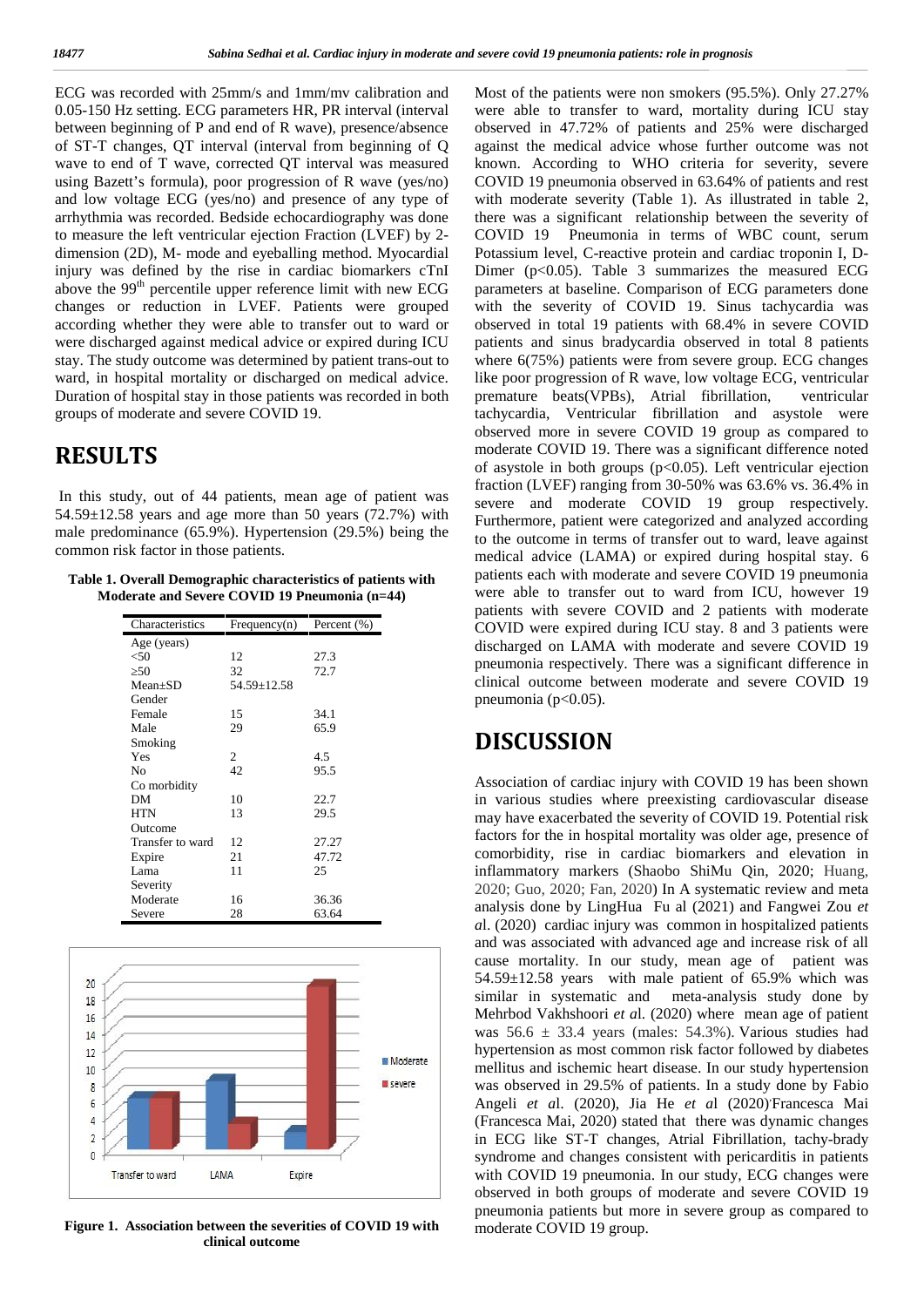#### **Table 2: Relationship of severity of COVID -19 in terms of Lab parameters and Length of hospital stay**

| WHO Covid 19 Severity:        | Moderate          | Severe            | t-value  | p-value    |
|-------------------------------|-------------------|-------------------|----------|------------|
| $SPO2(\% )$                   | $78.13 \pm 16.05$ | $72.57 \pm 17.49$ | 1.04     | 0.29       |
| Hb(gm/dl)                     | $12.70 + 2.08$    | $11.98 + 1.78$    | 1.21     | 0.23       |
| WBC/(cumm)                    | $11400 \pm 6941$  | 15904±6993        | $-2.06$  | $0.046*$   |
| S.Creatinine(mg/dl)           | $0.97 + 0.88$     | $1.58 + 1.49$     | $-1.51$  | 0.137      |
| $Na+(mmol/L)$                 | $138.8 \pm 5.11$  | $140.32{\pm}4.70$ | $-1.029$ | 0.309      |
| $K+(mmol/L)$                  | $3.88 \pm 0.69$   | $4.67+1.35$       | $-2.14$  | $0.015*$   |
| CRP(mg/dl)                    | $52.83 \pm 30.12$ | $129.37 + 77.01$  | $-3.52$  | $< 0.001*$ |
| $D\text{-Dimer}(mg/dl)$       |                   |                   |          |            |
| $0-1$                         | 2(40)             | 3(60)             |          |            |
| $1$ to $2$                    | 5(83.3)           | 1(16.7)           | 6.92     | 0.031#     |
| >2                            | 9(27.3)           | 24(72.7)          |          |            |
| cTnI(ng/ml)                   | $0.161 + 0.54$    | $0.960 + 1.26$    | $-2.39$  | $0.021*$   |
| Length of hospital stay(days) | $15.63 \pm 8.90$  | $15.43 \pm 7.14$  | 0.08     | 0.93       |

Spo2:oxygen Saturation, Hb: Hemoglobin, WBC: white blood cell count, Na+: Serum Sodium, K+: Serum Potassium, CRP: C- Reactive Protein, cTnI: cardiac troponin I.\*Statistically significant at 5% level of significance, p-value was calculate using independent t test. #p value calculated using chi square test.

|  | Table 3. Relationship between severity of COVID -19 with Electrocardiographic findings and LVEF |  |  |  |  |
|--|-------------------------------------------------------------------------------------------------|--|--|--|--|
|  |                                                                                                 |  |  |  |  |

| Variables                        | COVID              |              |                 | p-value  |  |
|----------------------------------|--------------------|--------------|-----------------|----------|--|
|                                  | Moderate           | Severe       |                 |          |  |
| Heart rate(bpm)                  | $94.81 \pm 2.23$   | 98.07±22.26  | $-0.467$        | 0.64     |  |
| PR(ms)                           | $143.13 \pm 15.11$ | 138.46±15.53 | 0.98            | 0.33     |  |
| QTc(ms)                          | $432 \pm 26.85$    | 427.25±21.99 | 0.75            | 0.45     |  |
|                                  |                    |              | Chi-square test | p-value  |  |
| Sinus Tachycardia                |                    |              |                 |          |  |
| Yes                              | 6(31.6)            | 13(68.4)     | 0.331           | 0.75     |  |
| N <sub>o</sub>                   | 10(40)             | 15(60)       |                 |          |  |
| Atrial fibrillation              |                    |              |                 |          |  |
| Yes                              |                    | 3(100)       | 1.84            | 0.29     |  |
| N <sub>o</sub>                   | 16(39)             | 25(61)       |                 |          |  |
| Sinus Bradycardia                |                    |              |                 |          |  |
| Yes                              | 2(25)              | 6(75)        | 0.54            | 0.46     |  |
| No                               | 14(38.9)           | 22(61.1)     |                 |          |  |
| Poor progression Rwave           |                    |              |                 |          |  |
| Yes                              |                    | 1(100)       | 0.585           | 0.44     |  |
| No                               | 16(37.2)           | 27(62.8)     |                 |          |  |
| Low voltage ECG                  |                    |              |                 |          |  |
| Yes                              |                    | 2(100)       | 1.197           | 0.274    |  |
| No                               | 16(38.1)           | 26(61.9)     |                 |          |  |
| Ventricular premature beats(VPB) |                    |              |                 |          |  |
| Yes                              |                    | 1(100)       | 0.585           | 0.44     |  |
| N <sub>o</sub>                   | 16(37.2)           | 27(62.8)     |                 |          |  |
| Ventriculat tachycardia          |                    |              |                 |          |  |
| Yes                              |                    | 4(100)       | 2.514           | 0.113    |  |
| N <sub>o</sub>                   | 16(40)             | 24(60)       |                 |          |  |
| Ventricular Fibrillation         |                    |              |                 |          |  |
| Yes                              | 1(12.5)            | 7(87.5)      | 2.4             | 0.12     |  |
| No                               | 15(41.7)           | 21(58.3)     |                 |          |  |
| Asystole                         |                    |              |                 |          |  |
| Yes                              | 1(8.3)             | 11(91.7)     | 5.6             | $0.018*$ |  |
| No                               | 15(46.9)           | 17(53.1)     |                 |          |  |
| $LVEF(\% )$                      |                    |              |                 |          |  |
| 30-50%                           | 4(36.4)            | 7(63.6)      | 0.02            | 0.95     |  |
| $>50\%$                          | 12(36.4)           | 21(63.6)     |                 |          |  |

PR: PR interval, \*Statistically significant at 5% level of significance.

#### **Table 4. Association between severities of COVID-19 with clinical outcome**

| COVID                                                  | Outcome          |          |         | Chi-square | P-value  |  |
|--------------------------------------------------------|------------------|----------|---------|------------|----------|--|
|                                                        | Transfer to ward | Expire   | Lama    |            |          |  |
| Moderate                                               | 6(37.5)          | 2(12.5)  | 8(50)   |            |          |  |
| Severe                                                 | 6(21.4)          | 19(67.9) | 3(10.7) | 13.78      | $0.001*$ |  |
| *Statistically significant at 5% level of significance |                  |          |         |            |          |  |

Raised cardiac biomarker (Troponin I) is the independent predictor of cardiac injury and a in hospital mortality risk factor (Li, 2020; Anwar Santoso, 2021). There was a significant difference in severity of COVID 19 in respect to troponin. Mean duration of hospital stay was 15.63±8.90 days in moderate COVID 19 and 15.43±7.14 days in severe COVID 19 group however in hospital mortality (67.9%) was observed

in severe COVID 19 pneumonia patients which was similar previous studies.

### **CONCLUSION**

Cardiac injury was common in COVID 19 patients with advanced age and underlying comorbidity.